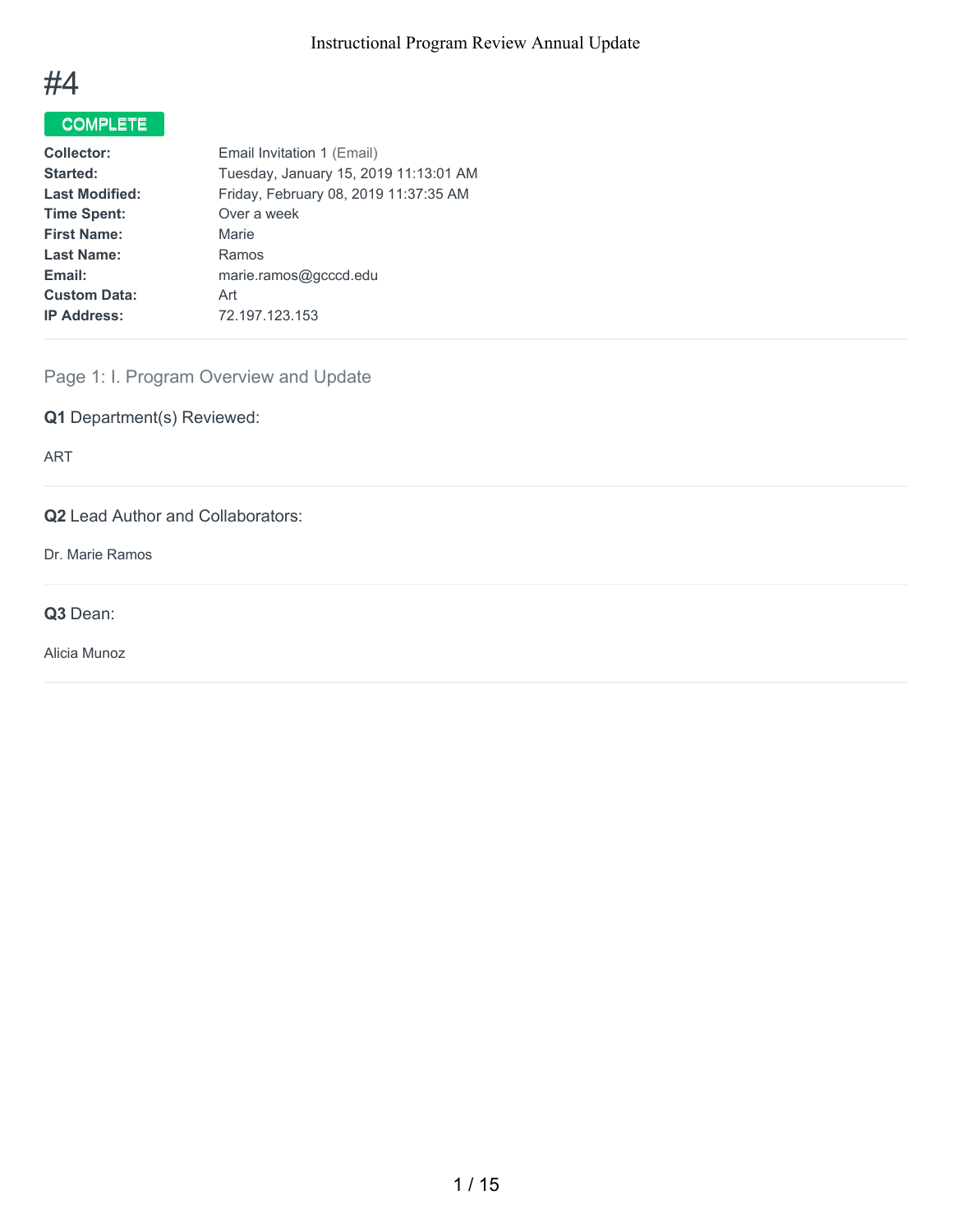**Q4** Program Update (Required): Please summarize the changes, additions, and achievements have occurred in your program since the last program review. To access last year's program review, visit the IPRPC Intranet Page, accessible here.

Cuyamaca College, in conjunction with Instructional Program Review and Planning Committee (IPRPC) and now Resource and Operations Council (ROC), needs to step up and do the right thing when it "participles in prioritization … of request faculty" and forwarding program requests to the President and Cabinet to "finalize" hiring decisions. According to the 2018 - 2019 Accreditation report, the IPRPC and now ROC holds great power to direct the college's mission for resources, facilities and college hiring. The IPRPC process per Program Review has divided the college between the have's and have not's. Unfair and prejudicial college practices are becoming the norm as seen when programs who have a history of hiring new faculty continue hiring while other instructional programs wait years! IPRPC is to serve ALL instructional program and focus on fairness and equity for departments who are struggling with one or NO FT faculty and fighting for needed resources to conduct their classes. IPRPC and ROC do your due diligence; Level the playing field, support programs who need help.

It was the Art department belief that it was a valuable asset for the college; no more. It is difficult and beyond comprehension that writing the Comprehensive and Annual PRs for several years, the Art department fails to be listed in the top 5 for faculty new hires and does not receive the equipment or funding desired to keep current with trends and skills that art students need as they transfer and seek art careers. Indeed, the Art department has met every challenge requested particularly offering more online classes that has led to increased FTEs with student success rates exceeding the college wide online student success rates..

Since the 2018-2019 Art Comprehensive PR, despite all efforts writing new curriculum, updating curriculum per the 5-year curriculum plan, completing meta majors/degree mapping, assessing course SLOs, aligning the program to the college mission and Guided Pathways, and reviewing data that clearly indicates that art students success rates over the years is on par or higher than the college wide averages for student success, the Art dept. finds its efforts to be proactive and following the college's mission a JOKE. Frustrations are running high and morale is down particularly when other college programs, such as Math, English and Engineering, ability to hire not one but two new full-time faculty this coming year.

Cuyamaca College is not a comprehensive college. Due to the lack of help and support for the Arts including Graphic Design, the Art dept has lost faith in the program review process. It is the lack of a college vision for the arts that immediate changes are underway: 1) Department changes are more active reminders at college events stressing why the arts are important for a comprehensive college. 2) Department additions are creating more visual art that engages dialogue and continue helping our students succeed and feel valued. 3) Department achievements are as in the past, present and future, continue creating art that challenges minds as defined by the divine Guided Pathways. In other words, Art = validation; ART = engagement and ART = health.

The Art dept. is proactive, reflective, and has incorporated over the years a student-centered approach. The Art dept. is focused and engages students through a shared commitment for student success. Results of student-centered approach and acceptance are clearly defined by the diversity of art works on display and the Art data clearly indicates is higher than the college norm.

In October 2018, the Art chair reviewed the Art Comprehensive PR feedback and scores. With disbelieve and dismay with the DATA Poor rating, the Art dept. chair emailed the IPRPC chair, for an explanation regarding the Poor DATA rating particularly after the author included all the IPRPC prior suggestions. As of this date, no response from the IPRPC chair and no explanation was given for the DATA "Poor" rating. Then, adding to the insult, seeing the new faculty hire list with ART listed at #15 with Math, Engineering and English listed TWICE on the 2018-19 hire list.

This lack of college support for the Arts is shameful. And, due to the lack of response to emails and hearing how certain programs have the ability to hire 2 FT faculty, the Art chair finds answering these PR questions insulting knowing full well, the outcome will be dire, as usual.

### Page 2: IIB. Student and Program Learning Outcomes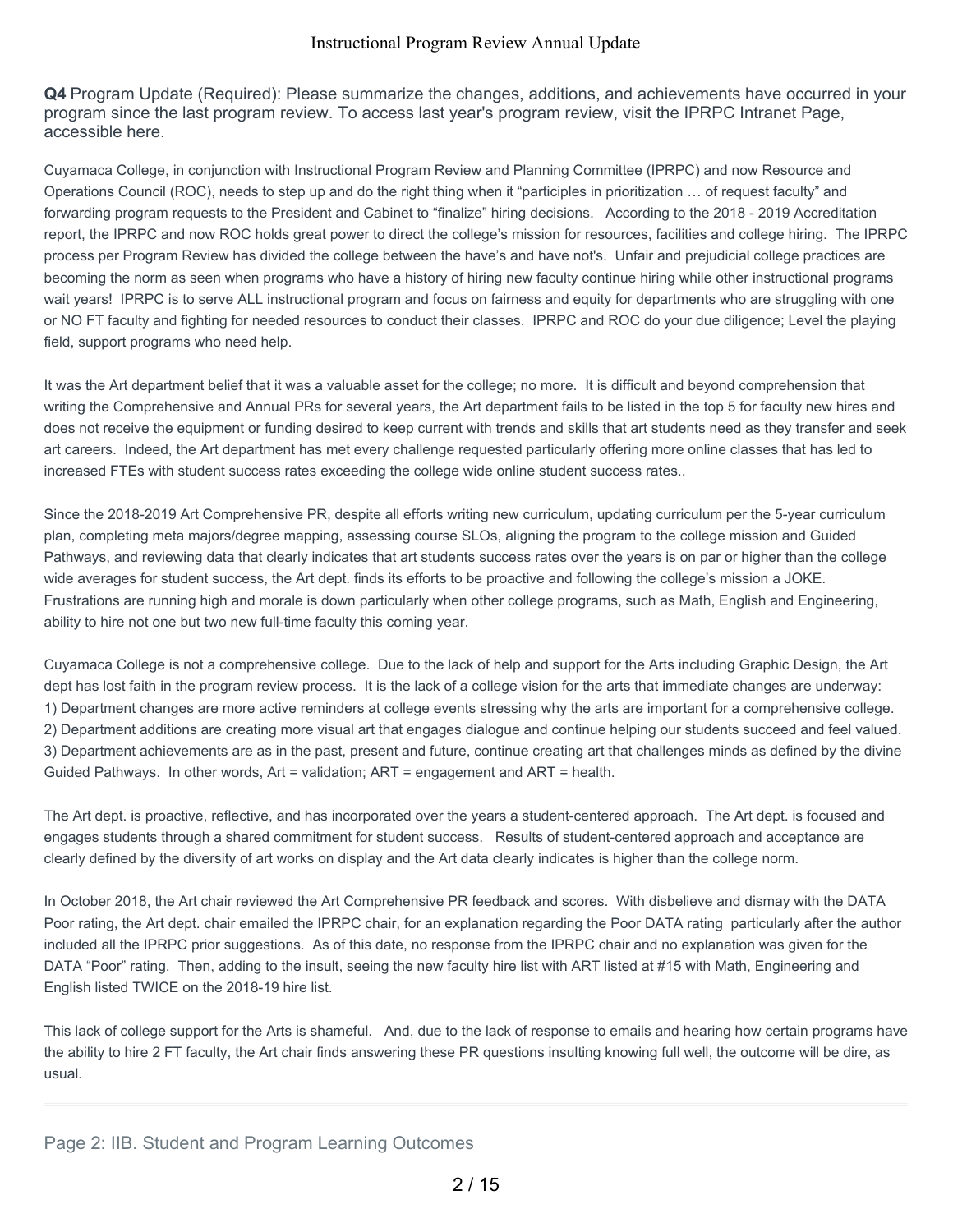**Yes**

**Q5** Do you have an assessment plan on file with SLOAC? If you have not already done so, you can submit your program's assessment plan to SLO Coordinator, Tania Jabour, at tania.jabour@gcccd.edu.

**Q6** Please provide an analysis of your student learning outcomes (SLO) findings and what changes, if any, were made as a result.

Analysis: Definitely great findings and meaningful data that the Art program does extremely well, gathering, assessing SLOs with outcomes that also suggest great instruction. SLOs assessments indicated student success exceeds 70% as reported. As well, the ART dept. is reviewing a new rubric/assessment that was sunshine in the Fall 2018. To date, four art instructors implemented the new rubric/assessment with success levels over the 70% course success. For the upcoming Spring 2019 term, the Art chair will ask for other instructors to implement the new rubric/assessment. SLOs will remain the same and on the same SLO defined time line. To this end, no forthcoming changes.

| Q7 Review your PLOs. Are the listed PLOs an accurate<br>reflection of the program's current learning objectives? | <b>Yes</b> |
|------------------------------------------------------------------------------------------------------------------|------------|
| Q8 Are the PLOs mapped onto the course SLOs?                                                                     | Yes        |

**Q9** Discuss your assessment plan for the PLOs.

PLOs and SLOs are mapped. Therefore, the assessment plan remains the same. The PLOs and SLOs for all classes offered are assessed every Fall term with 98% instructor input.

### Page 3: IIB. Student Achievement

### **Q10** How has the program's success rate changed over the past year?

The Art program success rates are strong and remain steady over the years. Starting in the Fall of 2014 to Fall 2017, the Art success and retention by course ranged from 80% to 82%, higher than the college wide success and retention by division with averages from 71% to 74% in the Fall terms.

Spring terms from 2014 - 2017, the Art success and retention rates by course range from 80% to 85% again higher than the college wide success and retention by division with averages ranging from 71% to 74% in the Fall terms. Overall, from Fall to Spring terms, Art student success rates higher than the college wide. What is meaningful, is how well the small Art department operates. Class offerings are strategically and deliberately analyzed. How best to serve students, the best times (the best instructors), and off-setting classes to promote better enrollments. Each semester prior enrollments are considered and future outlooks are also thoughtfully compared to the outside pressures (economic), student populations (students who do not take classes in the evenings), and bus schedules! All of these details help students feel valued and yes, successful. Bottom-line is the Art department cares.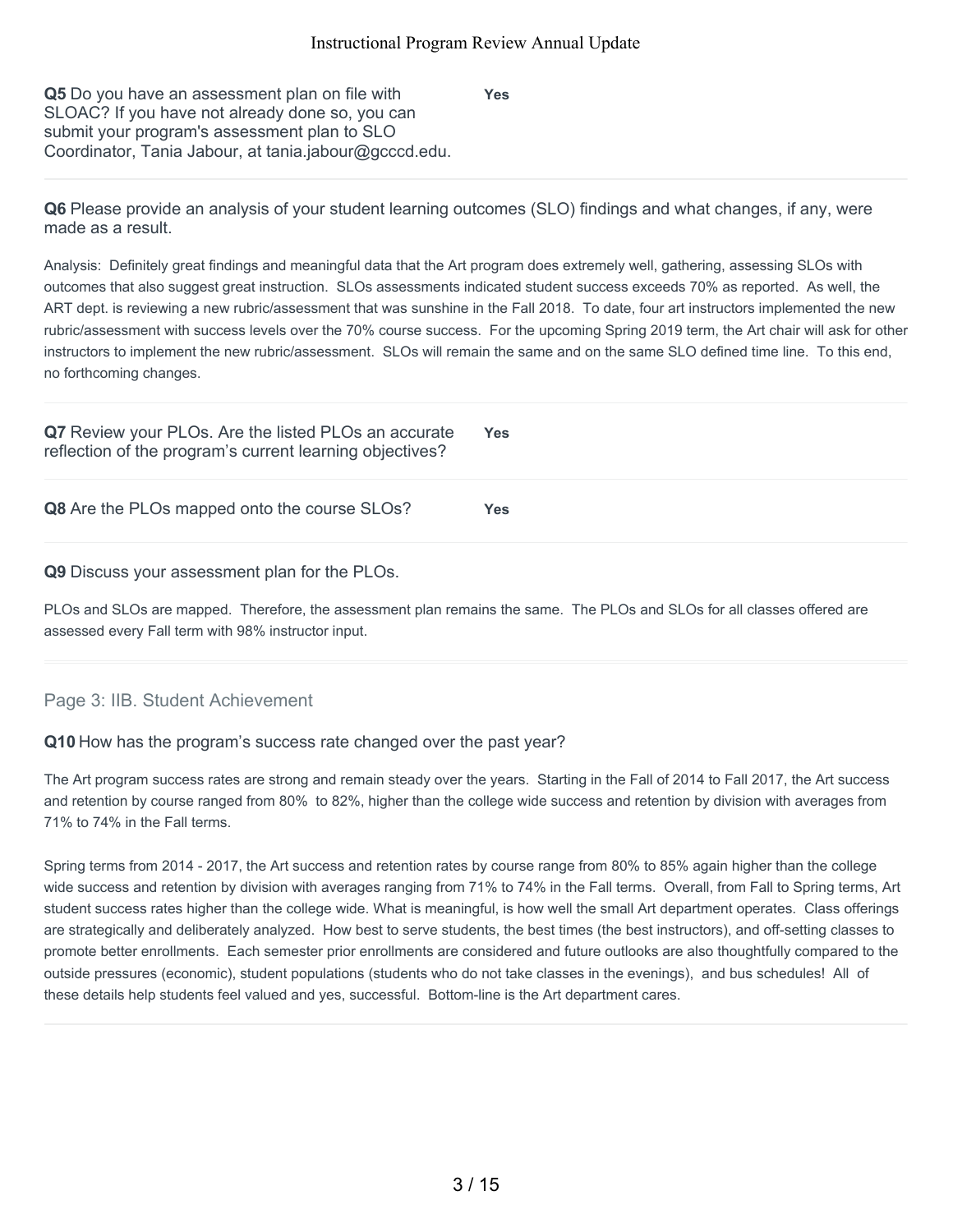**Q11** The College has set a 2024 goal of reaching a 77% course success rate (students passing with a grade of A, B, C, or P out of those enrolled at census) for the College as a whole. Consider how your will program help the College reach its long-term goal of increasing the course success rate to 77%. This is intended to provide a goal for improvement only; programs will not be penalized for not meeting the goal. What is your program's one-year goal for success rate across all courses in the program?

The Art dept. program's one-year goal for success rate across all courses is status quo; no changes. According to the Spring 2018 art data for course success rate, the Art data indicates course success rates were better than the college wide course success rate. The Art dept. suggests that to help the college reach its goal of 77% success rate, ask departments with more full-time instructors meet that challenge.

### **Q12** Which specific groups (by gender and ethnicity) have success rates lower than that of the program overall?

NONE. Comparing the ART gender and ethnicity groups success rates to the college wide success rates for gender and ethnicity, the ART program outshines and exceeds the college wide success rates with a 10 - 19% difference. ART students from specific groups are successful based on the program data and seeing students be part of the department -Helping, supporting and having fun! Our students are part of this department and they know it.

### **Q13** What program (or institutional) factors may be contributing to these lower rates of success for these groups of students?

Reflection - College wide: Institutional factors, such as the lack of instructional resources (equipment), unfair rankings of new hires, nonexistence technology updates and deficient facilities, contribute to the lower rates of success for any group. Lack of transparency and lack of leadership are institutional factors contribute to lower success for these groups and others. As well, lack of respect for employees reflects low morale and frustrations that could lead to low energy, lack of commitment, and dedication to the college mission and goals.

### **Q14** What specific steps will the program take to address these equity gaps in the 2019/20 academic year?

Specifically, the Art department addresses all forms of inclusion including equity gaps. Art work created is a voice and forum that all students can shine and not be judged. Issues and concerns regarding gender identity, power, politics, hunger and other issues, the student art produced validates others who are marginalized.

Equity gaps occur in other ways. The College needs to address equity gaps between programs; programs who receive resources/staff/faculty and those programs who do not. The Art department specific steps are to continue showcasing student and faculty art. ART is power and powerful to shut down equity gaps.

### **Q15** How do these activities align with the goals set forth in your last comprehensive program review?

Activities, such as art shows and displaying semester student art in the hallways, align with the last and more specifically ALL the comprehensive ART PR goals. Promoting students, encouraging students, and giving students a voice is what the Art program does and does it very well. Guided Pathways and the Art dept are uniquely intertwined. Both enhance education for success, validates students, and meets the physical, emotional and mental needs for students to grow. As such, ART is a natural, inherent "gift" that all can benefit if given the direction and opportunity to explore in a safe and caring environment, in other words, the Art program is valuable to form human connections that are missing in today's society on a global perspective.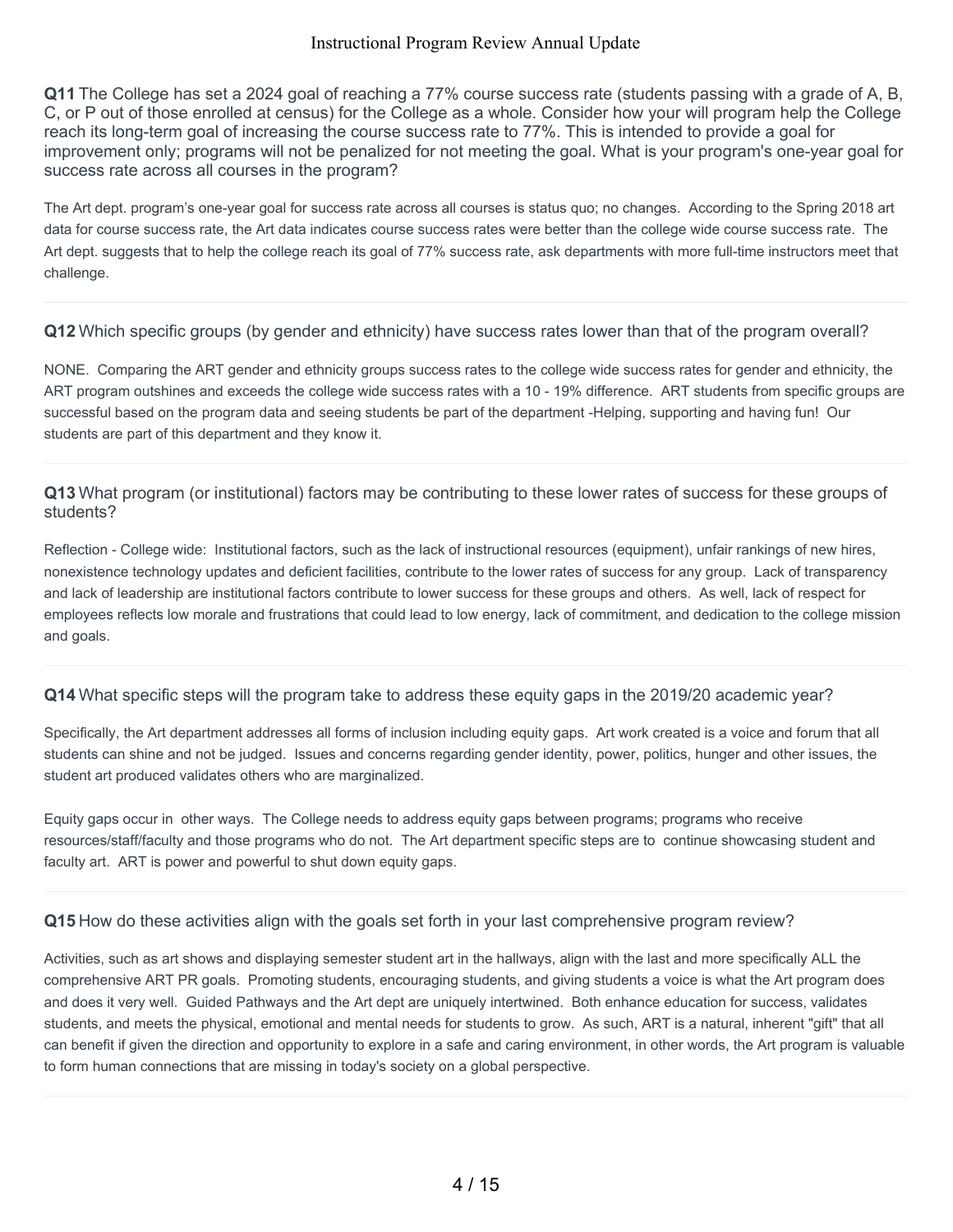**Q16** OPTIONAL: If you would like to attach any charts or additional documentation (aside from the program review report prepared by the IESE Office), please upload it using the button below. You can upload PDF, Word, and image files.

### **f Art-Spring1.pdf (609.8KB)**

Page 4: Distance Education

**Q17** Does your program offer any courses via distance education (online)? **Yes**

Page 5: Distance Education Course Success

**Q18** Are there differences in success rates for distance education (online) versus in-person sections? **Yes**

**Q19** If there are differences in success rates for distance education (online) versus in person sections, what will the program do to address these disparities?

ART program:

On campus/in person - Fall 2016 enrollments at 433; retained 399; retention rate 92%; successful 351; success rate 81% (exceeds the college wide success and retention rates).

ART online - Fall 2016 enrollments at 172; retained 156; retention rate 91%; successful 136; success rate 79% (exceeds the college wide success and retention rates).

Regarding the disparities between online and in person education, the ART dept/program plans on keeping the same plans, agendas, teaching criteria, and rigor. Again, in comparison with the college wide online and in person success rates for distance education and in person education, the college wide falls below the ART program success rates. The Art dept. has proven what a valuable asset it is for the college particularly adding online classes as requested. (See attachments)

Page 6: IV. Previous Goals: Update (If Applicable)

**Q20** Would you like to provide an update for your previous program review goal(s)? **Yes**

Page 7: Previous Goal 1

**Q21** Previous Goal 1:

Previous goals from the last ART comprehensive program review are under evaluation due to the lack of a FT Fine Art instructor. A Call to ACTION!!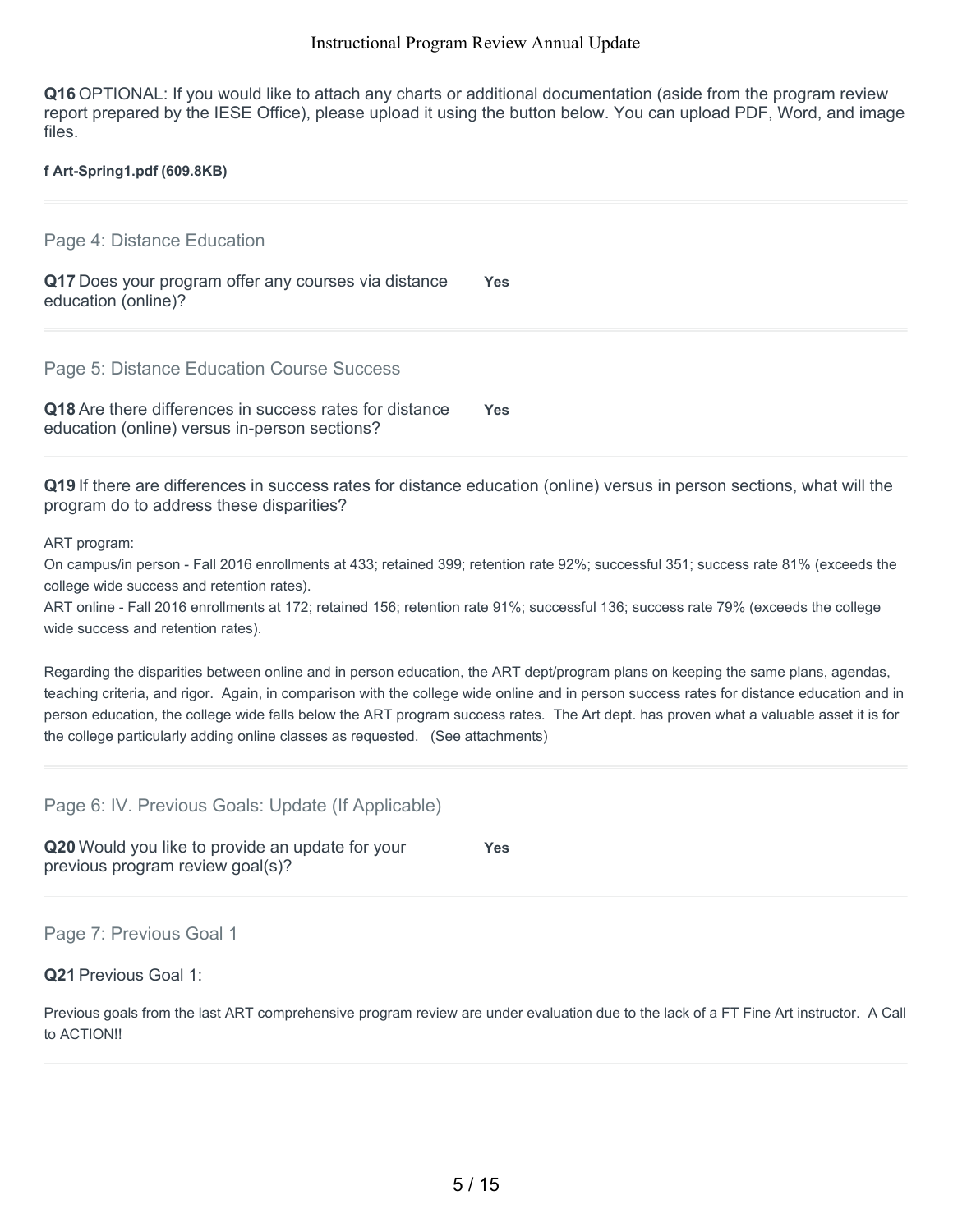**Q22** Link to College Strategic Goal(s): **Guided Student** 

**Pathways Organizational Health**

**,**

**Q23** Goal Status **Completed** 

**Q24** How was the goal evaluated? If the goal is "in progress," how will it be evaluated?

Just attend Convocation, ILAT etc., and see how the lack of support or recognition or the Arts is pervasive. The Art department is changing the paradigm that the Arts are important at every opportunity, events, press, etc. Progress? Evaluation? It's a Call to ACTION!

**Q25** Please provide the rationale for this goal:

Rationale: Our Art and Graphic Design students matter!! It's recognizing great work and effort that the Art department has achieved over the years. The Art department enrollments, retention rates, success rates and fill rates are amazing. (See charts attached).

**Q26** Please provide the goal action steps for the year (previously "Activities"):

Goal action: A Call to ACTION. Ways to bring attention that the Art department/program earned the right to be on the top of the new faculty hired list.

| Q27 Do you have another goal to update?                                                    | <b>No</b>                               |
|--------------------------------------------------------------------------------------------|-----------------------------------------|
| Page 8: Previous Goal 2                                                                    |                                         |
| <b>Q28</b> Previous Goal 2:                                                                | <b>Respondent skipped this question</b> |
| Q29 Link to College Strategic Goal(s):                                                     | <b>Respondent skipped this question</b> |
| Q30 Goal Status                                                                            | <b>Respondent skipped this question</b> |
| Q31 How was the goal evaluated? If the goal is "in<br>progress," how will it be evaluated? | <b>Respondent skipped this question</b> |
| Q32 Please provide the rationale for this goal:                                            | <b>Respondent skipped this question</b> |
| Q33 Please provide the goal action steps for the year<br>(previously "Activities"):        | <b>Respondent skipped this question</b> |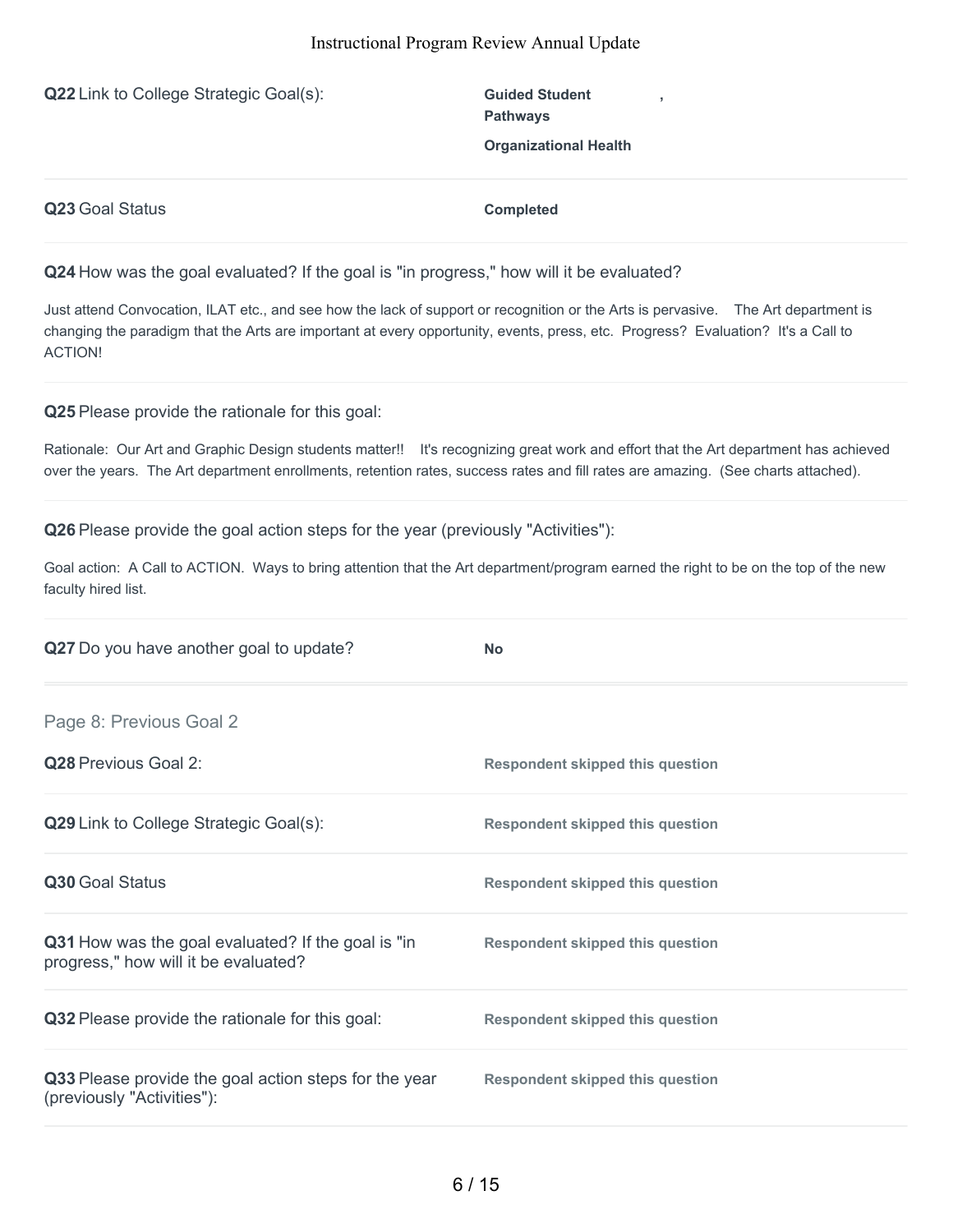| Q34 Do you have another goal to update?                                                    | <b>Respondent skipped this question</b> |
|--------------------------------------------------------------------------------------------|-----------------------------------------|
| Page 9: Previous Goal 3                                                                    |                                         |
| Q35 Previous Goal 3:                                                                       | <b>Respondent skipped this question</b> |
| Q36 Link to College Strategic Goal(s):                                                     | <b>Respondent skipped this question</b> |
| Q37 Goal Status                                                                            | <b>Respondent skipped this question</b> |
| Q38 How was the goal evaluated? If the goal is "in<br>progress," how will it be evaluated? | <b>Respondent skipped this question</b> |
| Q39 Please provide the rationale for this goal:                                            | <b>Respondent skipped this question</b> |
| Q40 Please provide the goal action steps for the year<br>(previously "Activities"):        | <b>Respondent skipped this question</b> |
| Q41 Do you have another goal to update?                                                    | <b>Respondent skipped this question</b> |
| Page 10: Previous Goal 4                                                                   |                                         |
| Q42 Previous Goal 4:                                                                       | <b>Respondent skipped this question</b> |
| <b>Q43</b> Link to College Strategic Goal(s):                                              | <b>Respondent skipped this question</b> |
| <b>Q44 Goal Status</b>                                                                     | <b>Respondent skipped this question</b> |
| Q45 How was the goal evaluated? If the goal is "in<br>progress," how will it be evaluated? | <b>Respondent skipped this question</b> |
| Q46 Please provide the rationale for this goal:                                            | <b>Respondent skipped this question</b> |
| Q47 Please provide the goal action steps for the year<br>(previously "Activities"):        | <b>Respondent skipped this question</b> |

Page 11: V. New Goals (If Applicable)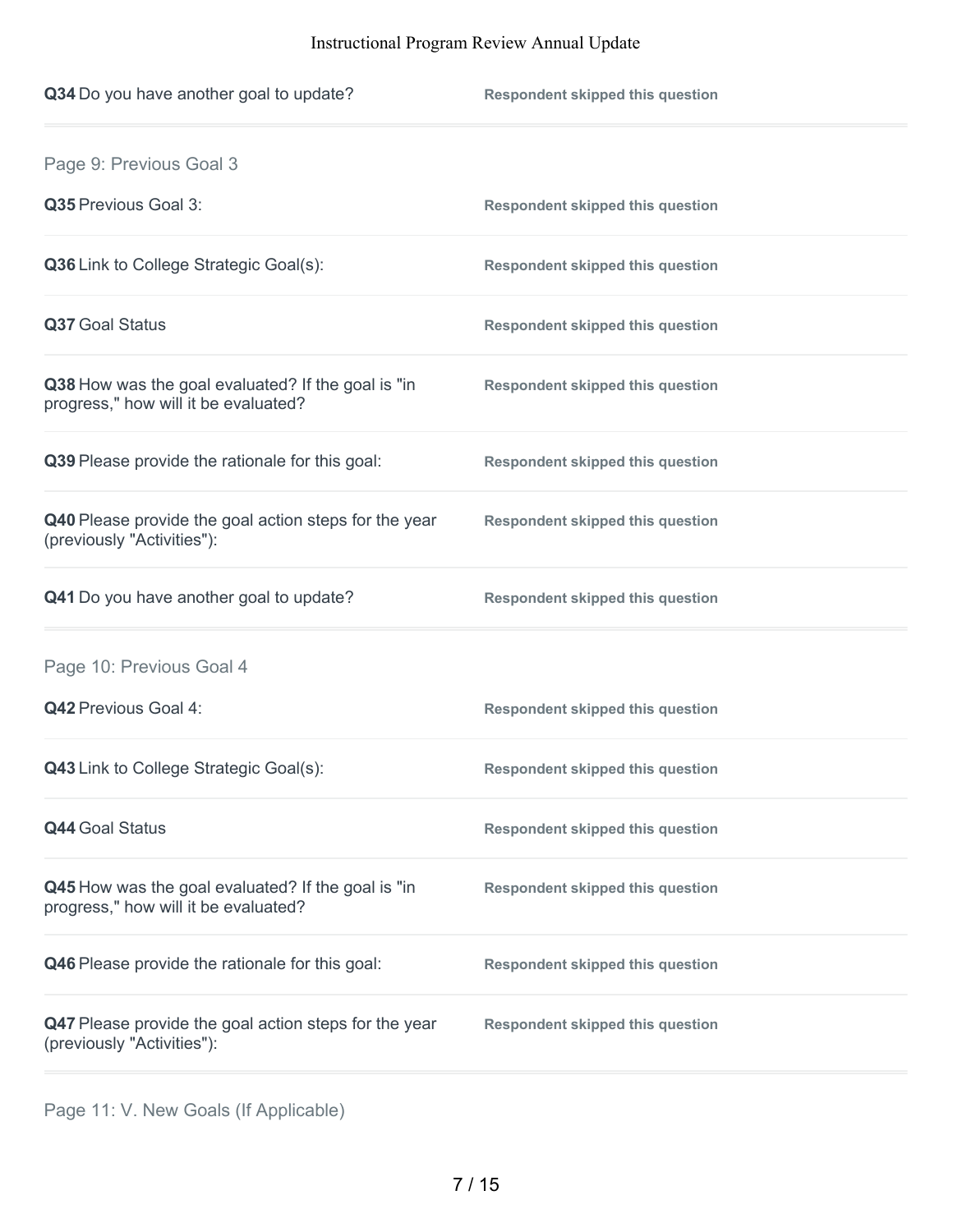**Q48** Would you like to propose any new goal(s)? **Yes**

Page 12: New Goal 1

**Q49** New Goal 1:

Replace all previous goals with a Call to Action. How to continue building and maintainting the ARTs.

**Q50** Link to College Strategic Goal(s): **Guided Student** 

**Pathways Student Validation and Engagement Organizational Health**

**,**

**,**

**Q51** Please provide the rationale for this goal:

The rational is simple. A Call to ACTION! Replacing a FT Art instructor retirement is imperative! Sharing the day-to-day responsibilities and all the other activities that lead to increase enrollments and FTEs, the Art dept. will keep the pressure on and at every opportunity show that "Art and Graphic Design Students Matter."

**Q52** Please provide the goal action steps for the year (previously "Activities"):

STEPS: At every opportunity from classroom discussions to conversations regarding program development, the new goal is a Call to Action. Support for the Arts is vital not only for the benefits of our students, but for the overall health of our society. ART is powerful and heals.

### **Q53** How will the goal be evaluated?

Goal: When the conversations on campus at various meetings and committees include the ARTS as a major player, the goal for equity and balance will be achieved. When the President and the Cabinet do their due diligence to support the ARTS with a replaced FT Art hire, the goal can be evaluated for its merit.

| Q54 Do you have another new goal?               | <b>No</b>                               |
|-------------------------------------------------|-----------------------------------------|
| Page 13: New Goal 2                             |                                         |
| Q55 New Goal 2:                                 | Respondent skipped this question        |
| <b>Q56</b> Link to College Strategic Goal(s):   | <b>Respondent skipped this question</b> |
| Q57 Please provide the rationale for this goal: | <b>Respondent skipped this question</b> |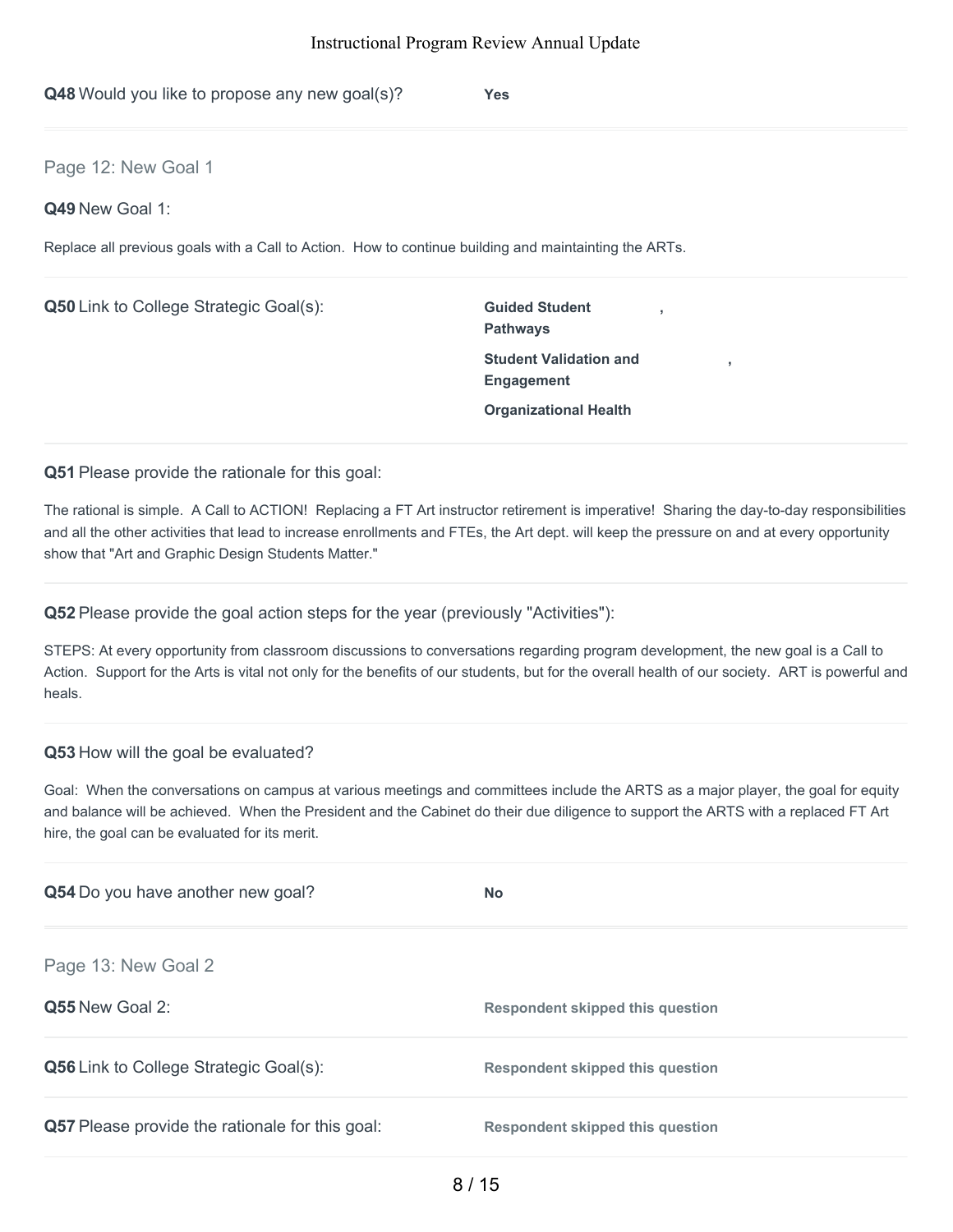| Q58 Please provide the goal action steps for the year<br>(previously "Activities"): | <b>Respondent skipped this question</b> |
|-------------------------------------------------------------------------------------|-----------------------------------------|
| Q59 How will the goal be evaluated?                                                 | <b>Respondent skipped this question</b> |
| Q60 Do you have another new goal?                                                   | <b>Respondent skipped this question</b> |
| Page 14: New Goal 3                                                                 |                                         |
| Q61 New Goal 3:                                                                     | <b>Respondent skipped this question</b> |
| Q62 Link to College Strategic Goal(s):                                              | <b>Respondent skipped this question</b> |
| Q63 Please provide the rationale for this goal:                                     | <b>Respondent skipped this question</b> |
| Q64 Please provide the goal action steps for the year<br>(previously "Activities"): | <b>Respondent skipped this question</b> |
| Q65 How will the goal be evaluated?                                                 | <b>Respondent skipped this question</b> |
| Q66 Do you have another new goal?                                                   | <b>Respondent skipped this question</b> |
| Page 15: New Goal 4                                                                 |                                         |
| Q67 New Goal 4:                                                                     | <b>Respondent skipped this question</b> |
| Q68 Link to College Strategic Goal(s):                                              | <b>Respondent skipped this question</b> |
| Q69 Please provide the rationale for this goal:                                     | <b>Respondent skipped this question</b> |
| Q70 Please provide the goal action steps for the year<br>(previously "Activities"): | <b>Respondent skipped this question</b> |
| Q71 How will the goal be evaluated?                                                 | <b>Respondent skipped this question</b> |

Page 16: VI. Resources Needed to Fully Achieve Goal(s)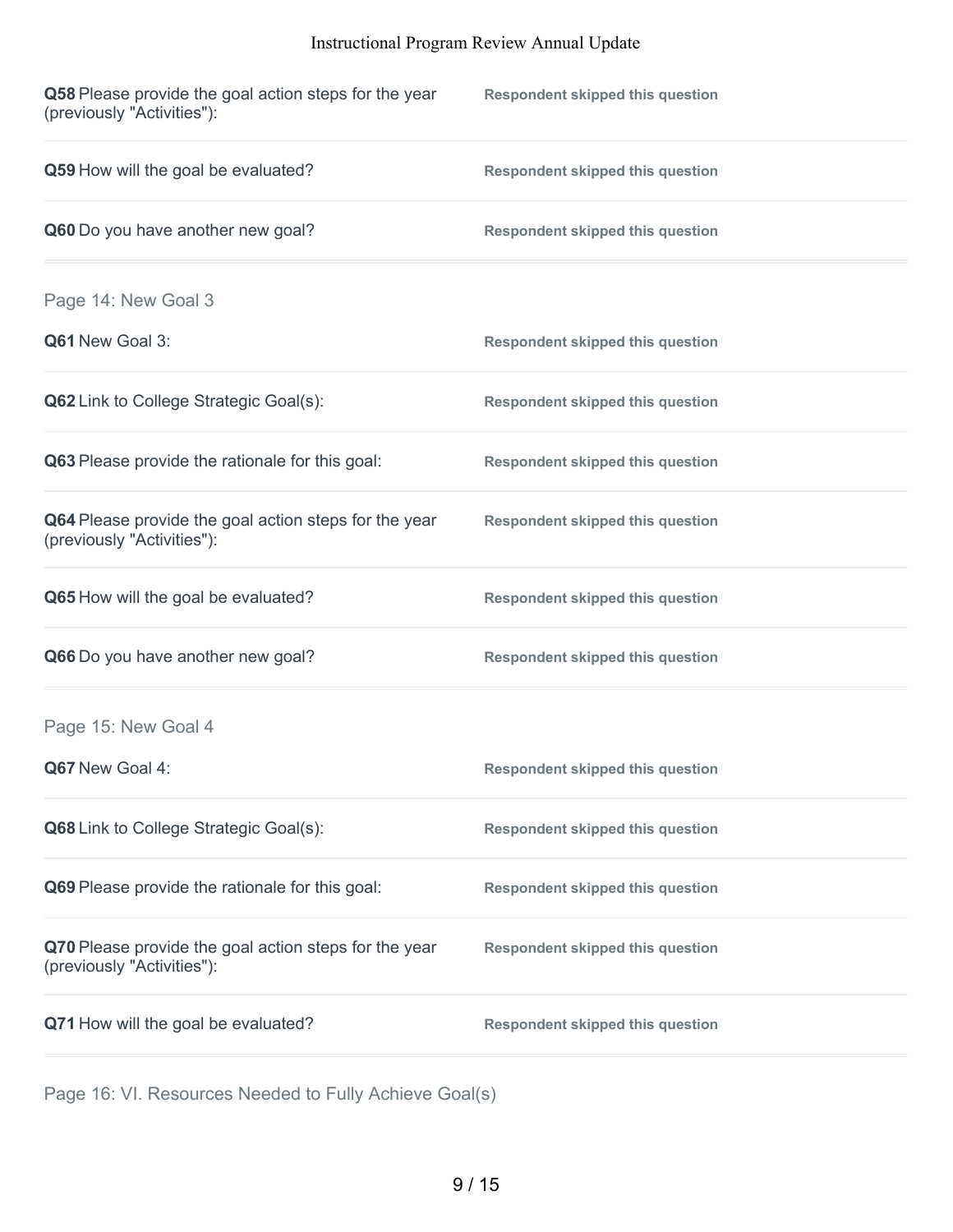**Q72** Is the program requesting resources this year to achieve this goal? **Yes**

### Page 17: V. Faculty Resource Needs

**Q73** Are you requesting one or more faculty positions to achieve this goal? **Yes**

### Page 18: Faculty Position Request(s)

**Q74** Please remember to complete the Faculty Position Request Form (accessible here, under Staffing Request Information) for this position that you are requesting and upload it using the button below.The Faculty Position Request Form (In Word) can be located here (under Staffing Request Information).Brief Description of the Position Requested:

Full Time Art instructor teaching a combination of studio art classes, art histories and coordinating the new CE ART and DESIGN degree and coordinating all the requirements for Strong Workforce and Perkins grants.

### **Q75** Faculty Position Request 1 - Related Program Goal(s):

GOAL: A Call to Action: Promoting the ARTS and the program by whatever means. A FT Fine Art instructor to continue addressing the college's Guided Pathways with more vigor and energy. The replacement will address class wait lists, committee presence on and off campus, and offer necessary support for all 4 ART degrees.

**Q76** Faculty Position Request Upload 1: Please upload the completed faculty request form for the above position using the button below. You can access the Word version of the Faculty Position Request Form here (under Staffing Request Information).

### **FacultyPositionRequestForm-2018-19FINAL.docx (33.1KB)**

| Q77 Faculty Position Request 2 (if applicable): Please<br>remember to complete the Faculty Position Request<br>Form (accessible here, under Staffing Request<br>Information) for this position that you are requesting and<br>upload it using the button below. The Faculty Position<br>Request Form (In Word) can be located here (under<br>Staffing Request Information). Brief Description of<br><b>Position Requested:</b> | <b>Respondent skipped this question</b> |
|--------------------------------------------------------------------------------------------------------------------------------------------------------------------------------------------------------------------------------------------------------------------------------------------------------------------------------------------------------------------------------------------------------------------------------|-----------------------------------------|
| Q78 Faculty Position Request 2 - Related Program<br>Goal(s):                                                                                                                                                                                                                                                                                                                                                                   | <b>Respondent skipped this question</b> |
| Q79 Faculty Position Request Upload 2: Please upload<br>the completed faculty request form for the above position<br>using the button below. You can access the Word<br>version of the Faculty Position Request Form here.                                                                                                                                                                                                     | <b>Respondent skipped this question</b> |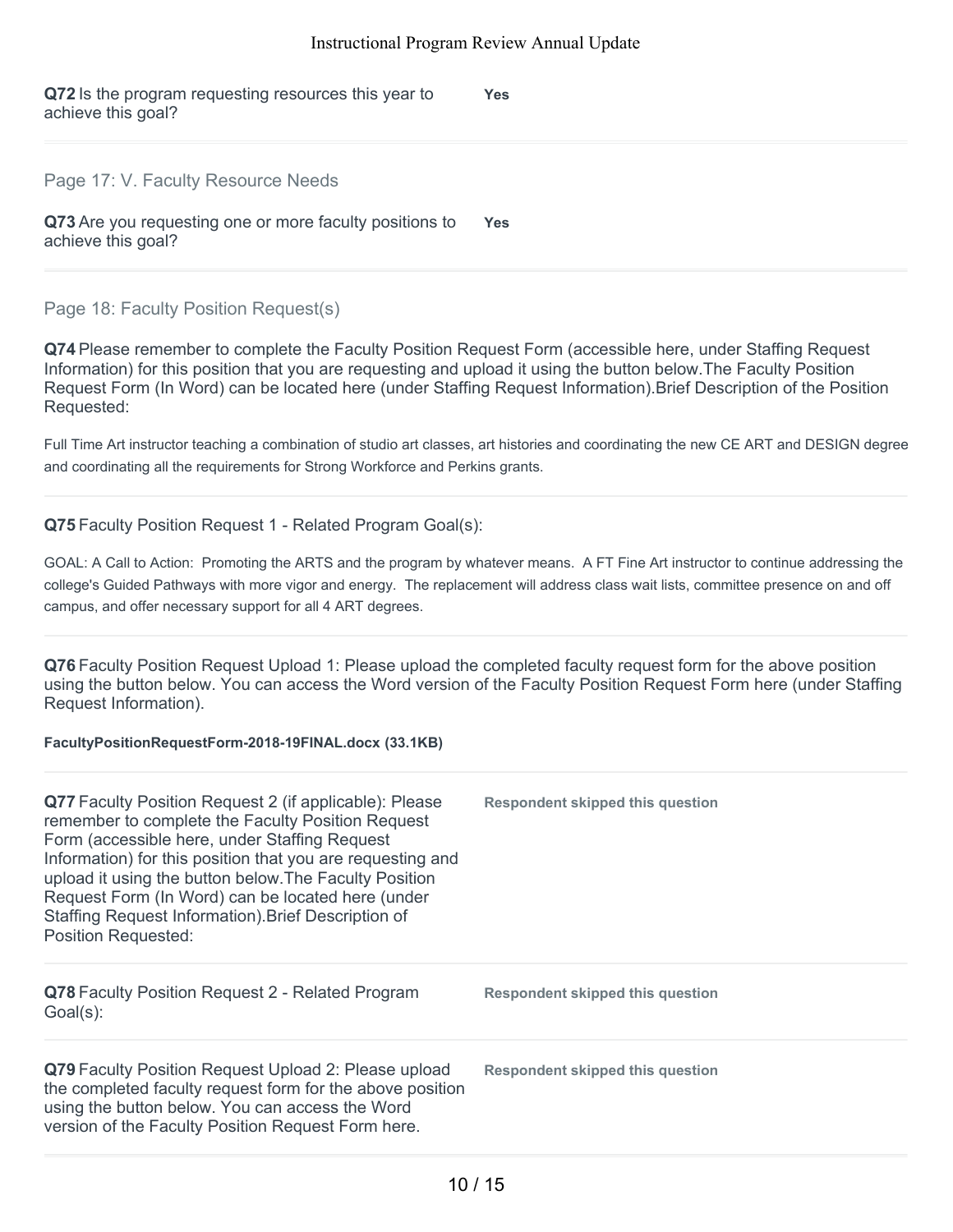| Page 19: VI. Classified Staff Resource Needs                                                                                                                                                                                                                                       |                                         |
|------------------------------------------------------------------------------------------------------------------------------------------------------------------------------------------------------------------------------------------------------------------------------------|-----------------------------------------|
| Q80 Are you requesting one or more classified positions<br>to achieve this goal?                                                                                                                                                                                                   | <b>No</b>                               |
| Page 20: Classified Staff Position Request(s)                                                                                                                                                                                                                                      |                                         |
| Q81 Classified Staff Position Request 1: Please<br>remember to complete the Classified Staff Position<br>Request Form (accessible here, under Staffing Request<br>Information) for this position you are<br>requesting. Brief Description of Position Requested:                   | <b>Respondent skipped this question</b> |
| Q82 Classified Staff Position 1 Related Program Goal(s):                                                                                                                                                                                                                           | <b>Respondent skipped this question</b> |
| Q83 Classified Staff Position 1 Request Upload: Please<br>upload a completed Classified Position Request Form<br>for this request using the button below. You can access<br>the Word version of the Classified Position Request<br>Form here.                                      | <b>Respondent skipped this question</b> |
| Q84 *** OPTIONAL*** Please use the button below to<br>upload the position classification description (obtained<br>from HR).                                                                                                                                                        | <b>Respondent skipped this question</b> |
| Q85 Classified Staff Position Request 2: Please<br>remember to complete the Classified Staff Position<br>Request Form (accessible here, under Staffing Request<br>Information) for each position you are requesting. Brief<br><b>Description of Position Requested:</b>            | <b>Respondent skipped this question</b> |
| Q86 Classified Staff Position 2 Related Program Goal(s):                                                                                                                                                                                                                           | <b>Respondent skipped this question</b> |
| Q87 Classified Staff Position Request 2 Upload: Please<br>upload a completed Classified Position Request Form<br>for this request using the button below. You can access<br>the Word version of the Classified Position Request<br>Form here (under Staffing Request Information). | <b>Respondent skipped this question</b> |
| Q88 *** OPTIONAL*** Please use the button below to<br>upload the position classification description (obtained<br>from HR).                                                                                                                                                        | <b>Respondent skipped this question</b> |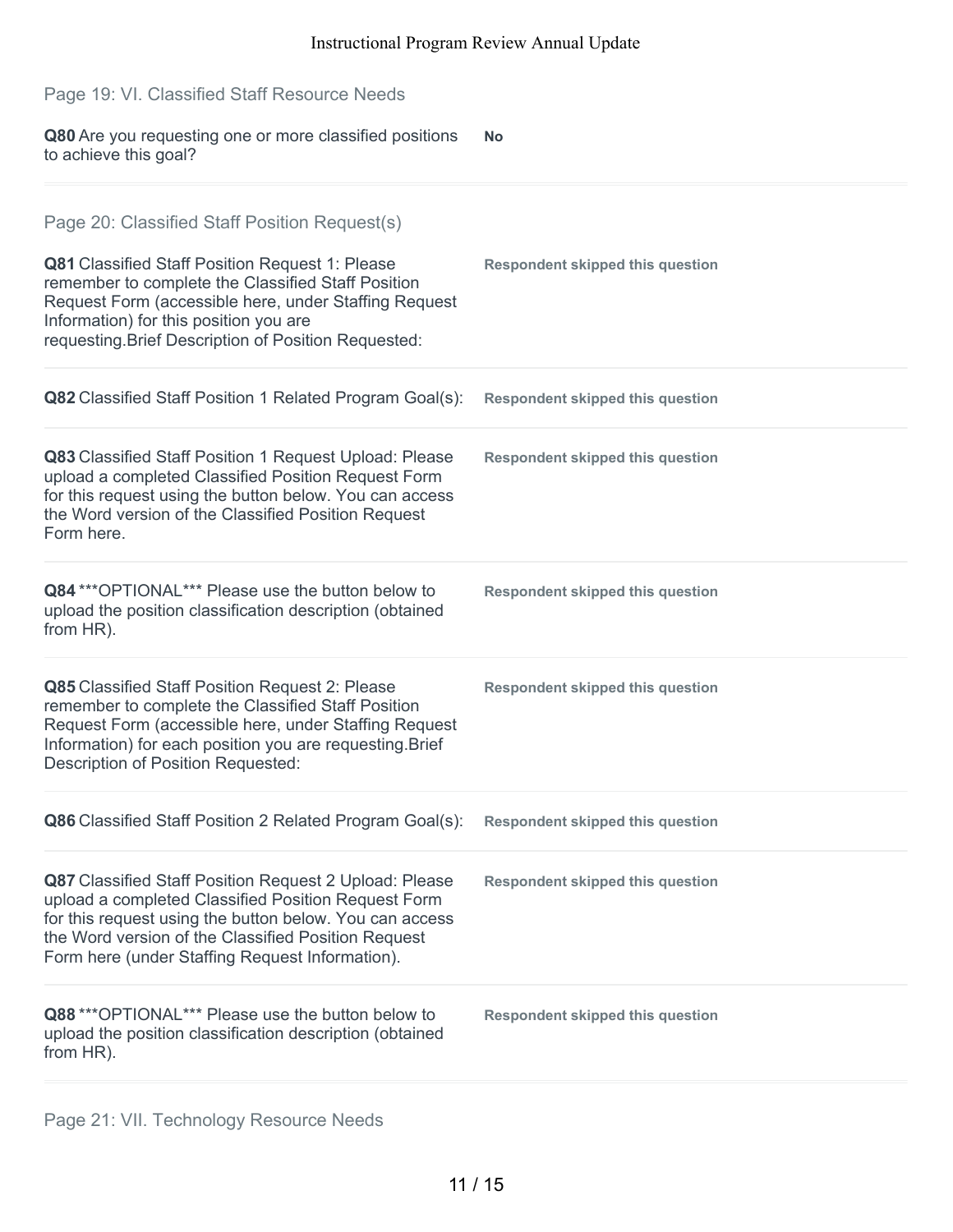**Q89** Are you requesting technology resources to achieve **Yes** this goal?

### Page 22: Technology Request(s)

**Q90** Technology Request 1: Please remember to complete a Technology Request Form for each request you are submitting. You can access the online Technology Request Form here: Technology Request Form

| Description:                    | <b>MAC</b> computer                                                                                                                                                                                                                |
|---------------------------------|------------------------------------------------------------------------------------------------------------------------------------------------------------------------------------------------------------------------------------|
| One time or On-going            | one time                                                                                                                                                                                                                           |
| Amount Requested \$             | \$2,000.00                                                                                                                                                                                                                         |
| Related Program Review Goal(s): | Goal: marketing and supporting efforts to communicate<br>art shows, student projects, and printed materials for<br>posters to advertise various events. Also, the older MAC<br>is unable to process some of the district programs. |

**Respondent skipped this question**

**Q91** Technology Request 2: Please remember to complete a Technology Request Form for each request you are submitting. You can access the online Technology Request Form here: Technology Request Form

### Page 23: VIII. Perkins and Strong Workforce Resource Needs

| Q92 Are you requesting Perkins and/or Strong<br>Workforce resources to achieve this goal?                                                                                                                                               | <b>No</b>                               |
|-----------------------------------------------------------------------------------------------------------------------------------------------------------------------------------------------------------------------------------------|-----------------------------------------|
| Page 24: Perkins Request and Strong Workforce<br>Q93 Perkins Request and Strong Workforce 1: Please<br>remember to complete the Perkins Request Form and<br>submit it via the annual Perkins/Strong Workforce<br>request process/cycle. | <b>Respondent skipped this question</b> |
| Q94 Perkins Request and Strong Workforce 2: Please<br>remember to complete the Perkins Request Form and<br>submit it via the annual Perkins/Strong Workforce<br>request process/cycle.                                                  | <b>Respondent skipped this question</b> |
| Page 25: IX. Supplies/Equipment Resource Needs<br>Q95 Are you requesting supplies and/or equipment<br>resources to achieve this goal?                                                                                                   | <b>Yes</b>                              |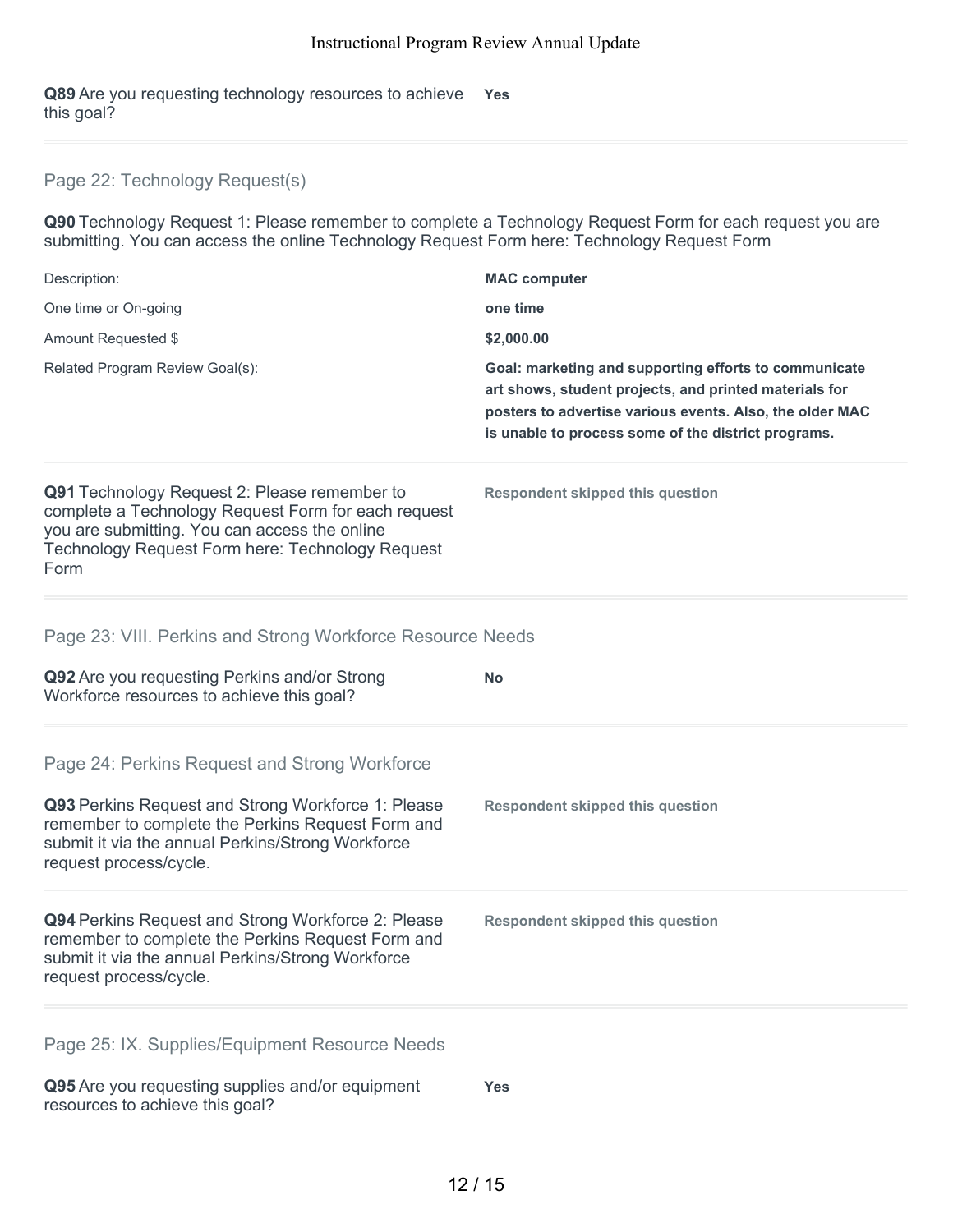### Page 26: Supplies/Equipment Request(s)

**Q96** Supplies/Equipment Request 1: In the boxes below please provide information on your request. Supplies/Equipment requests will be considered on a one-time funding basis.

| Description:                                   | 25 Industrial Packing tables (Wood top work tables) and<br>chairs for heavy construction/art projects                                                        |
|------------------------------------------------|--------------------------------------------------------------------------------------------------------------------------------------------------------------|
| Amount Requested \$:                           | \$6,000 - 11,000 approximate total                                                                                                                           |
| Related Program Review Goal(s):                | Goal: A Call to ACTION: Data shows student enrollment<br>increasing, thus providing equipment to help better<br>serve students are needed to address SLO #1. |
| Q97 Supplies/Equipment Documentation 1: Please | Respondent skipped this question                                                                                                                             |

upload any supplies/equipment quotes or additional documentation for this request.

**Q98** Supplies/Equipment Request 2: In the boxes below please provide information on your request. Supplies/Equipment requests will be considered on a one-time funding basis.

| Description:                                                                                                                                                      | 10 Wood drawing horses (Blick)                                                                                                                                                                                                                                                   |
|-------------------------------------------------------------------------------------------------------------------------------------------------------------------|----------------------------------------------------------------------------------------------------------------------------------------------------------------------------------------------------------------------------------------------------------------------------------|
| Amount Requested \$:                                                                                                                                              | \$1,300 approximate total                                                                                                                                                                                                                                                        |
| Related Program Review Goal(s):                                                                                                                                   | Goal: A Call to ACTION: Having drawing wood horses<br>for Drawing I, II, and Figure Drawing I, II, III, IV. helps<br>provide students the abiltiy to drawing and learn from a<br>different perspective which is ties to the SLOs.<br>"successfully completing drawings" college. |
| Q99 Supplies/Equipment Documentation 2 : Please<br>upload any supplies/equipment quotes or additional<br>documentation for this request.                          | <b>Respondent skipped this question</b>                                                                                                                                                                                                                                          |
| Page 27: X. Facilities Resource Needs                                                                                                                             |                                                                                                                                                                                                                                                                                  |
| Q100 Are you requesting facilities resources to achieve<br>this goal?                                                                                             | <b>No</b>                                                                                                                                                                                                                                                                        |
| Page 28: Facilities Request                                                                                                                                       |                                                                                                                                                                                                                                                                                  |
| Q101 Facilities Request 1: Please provide the<br>information below and remember to complete a Facilities<br>Request Form accessible here: Facilities Request Form | <b>Respondent skipped this question</b>                                                                                                                                                                                                                                          |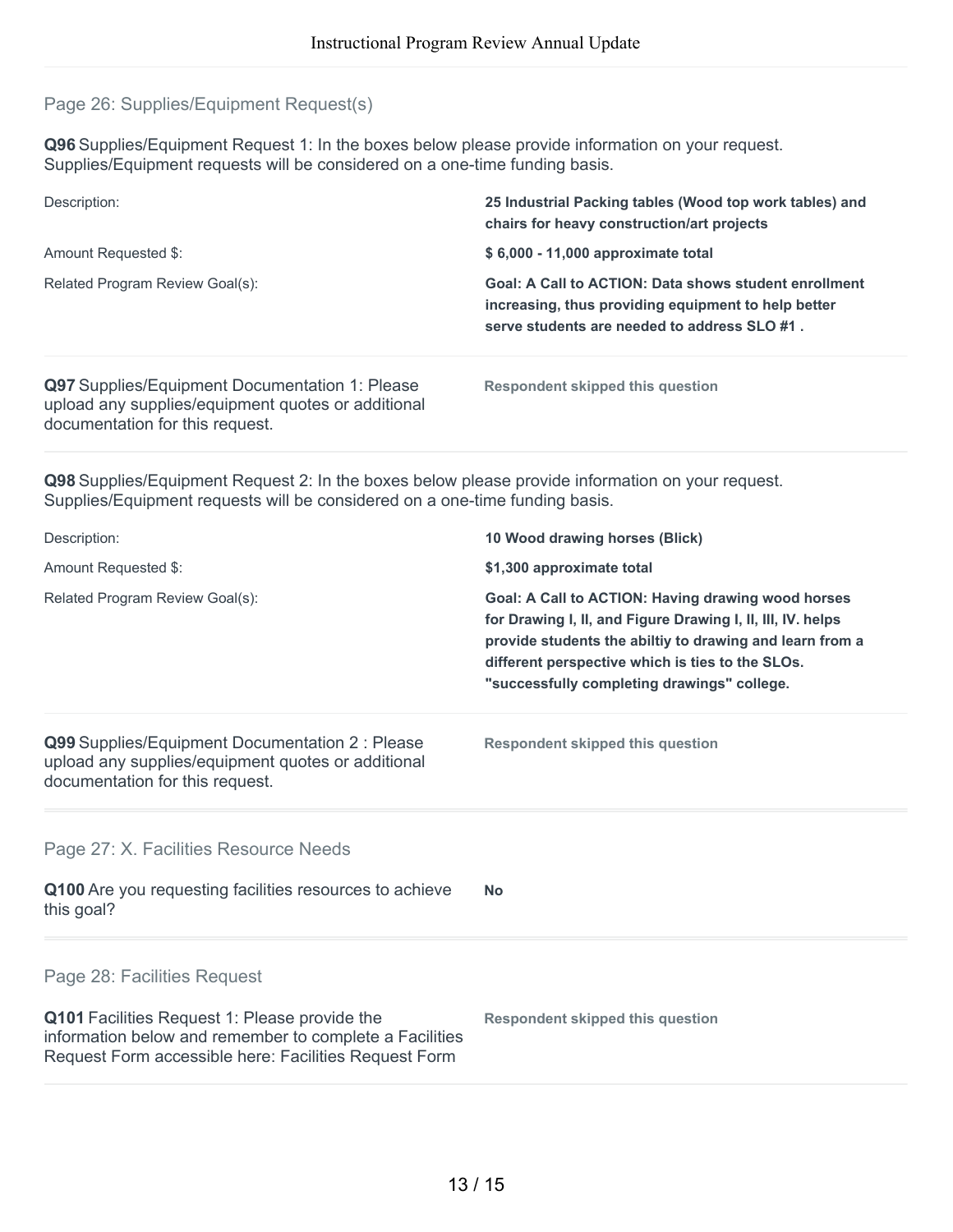| Q102 Facilities Request 2: Please provide the<br>information below and remember to complete a Facilities<br>Request Form, accessible here: Facilities Request Form                     | <b>Respondent skipped this question</b>                                                                                                            |
|----------------------------------------------------------------------------------------------------------------------------------------------------------------------------------------|----------------------------------------------------------------------------------------------------------------------------------------------------|
| Page 29: XI. Professional Development Resource Needs                                                                                                                                   |                                                                                                                                                    |
| Q103 Are you requesting professional development<br>resources to achieve this goal?                                                                                                    | No                                                                                                                                                 |
| Page 30: Professional Development Request                                                                                                                                              |                                                                                                                                                    |
| Q104 Professional Development Request 1: Please<br>provide the information identified below and follow the<br>process for requesting professional development funds,<br>outlined here. | <b>Respondent skipped this question</b>                                                                                                            |
| Q105 Professional Development Request 2: Please<br>provide the information identified below and follow the<br>process for requesting professional development funds,<br>outlined here. | <b>Respondent skipped this question</b>                                                                                                            |
| Page 31: XII. Other Resource Needs                                                                                                                                                     |                                                                                                                                                    |
| Q106 Are you requesting any other resources to achieve<br>this goal?                                                                                                                   | <b>Yes</b>                                                                                                                                         |
| Page 32: Other Resource Requests                                                                                                                                                       |                                                                                                                                                    |
| Q107 Other Resource Requests 1: Other resource requests will be considered on a one-time funding basis. Please<br>fill in the information below.                                       |                                                                                                                                                    |
| Description:                                                                                                                                                                           | Increase pay for 10 models from \$20.00 to \$25.00. The<br>district must keep pace with the prevailing pay awarded<br>to the models working in SD. |
| Amount Requested \$:                                                                                                                                                                   | \$810.00 per year                                                                                                                                  |
| Related Program Review Goal(s):                                                                                                                                                        | <b>Goal: A Call to ACTION: Models are critical for our</b><br>Figure Drawing classes that are in our 4 art degrees and<br>tied to #1 SLO           |
| Q108 Other Resource Requests 2: Other resource<br>requests will be considered on a one-time funding basis.<br>Please fill in the information below.                                    | <b>Respondent skipped this question</b>                                                                                                            |